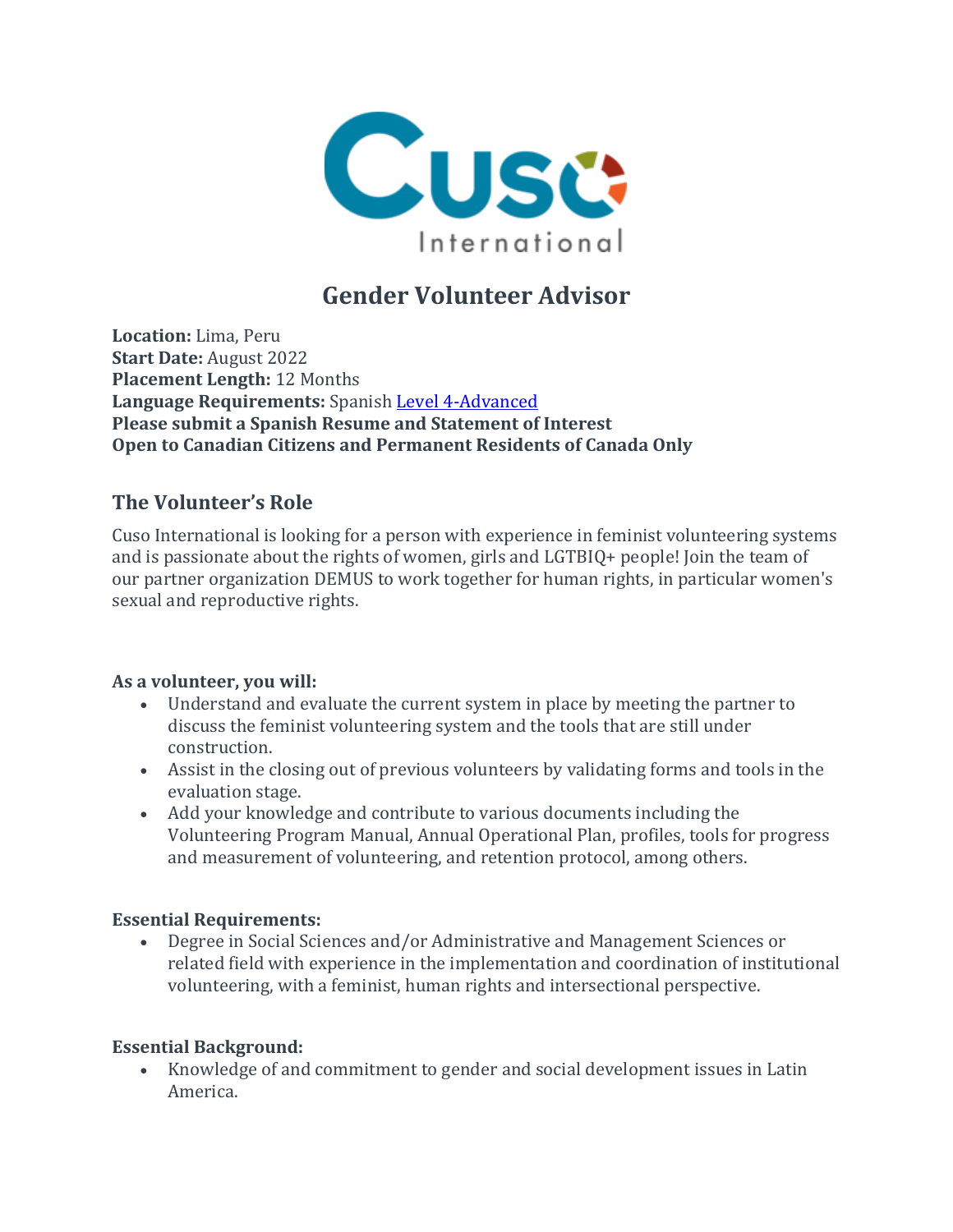- Knowledge of fundamental human rights and intercultural issues
- Experience in training diverse audiences
- Ability to work under pressure and ability to prioritize tasks
- Ability to work as part of a team

#### **What's in it for YOU? A life-changing experience!**

#### **About Us, the Project and the Partner**

#### **Cuso International**

Cuso International is a not-for-profit development organization that works to eradicate poverty and inequality. Each year, we mobilize hundreds of volunteer professionals to work alongside local partners to maximize their impact through capacity building. We work in partnership with governments, civil society organizations, multilateral agencies and the private sector to develop and deliver programs aimed at advancing gender equality, promoting the empowerment of women and girls, and improving access to and quality of economic opportunities for young people.

#### **Project - Sharing Canadian Expertise for Inclusive Development and Gender Equality (SHARE)**

Cuso International will deliver the Sharing Canadian Expertise for Inclusive Development and Gender Equality (SHARE) project, with a contribution from Global Affairs Canada (GAC) over seven years (2020-2027). SHARE aims to improve the economic and/or social well-being of the poorest, most marginalized and vulnerable people, particularly women and girls, in developing countries, with a view to contribute to the Sustainable Development Goals. In addition to increasing engagement of Canadians in international development and key global issues, this project will aim to increase the performance of country partners to deliver more inclusive, innovative and environmentally sustainable development initiatives that advance gender equality, in support of the action areas of Canada's Feminist International Assistance Policy.

#### **Partner - DEMUS :Estudio para la Defensa de los Derechos de la Mujer**

DEMUS is a feminist organization that fights for human rights, in particular, the sexual and reproductive rights of women to promote the free exercise and questioning of the hegemonic paradigm on women and their sexuality.

#### **Requisitos**

## **Prestaciones Terms and Conditions**